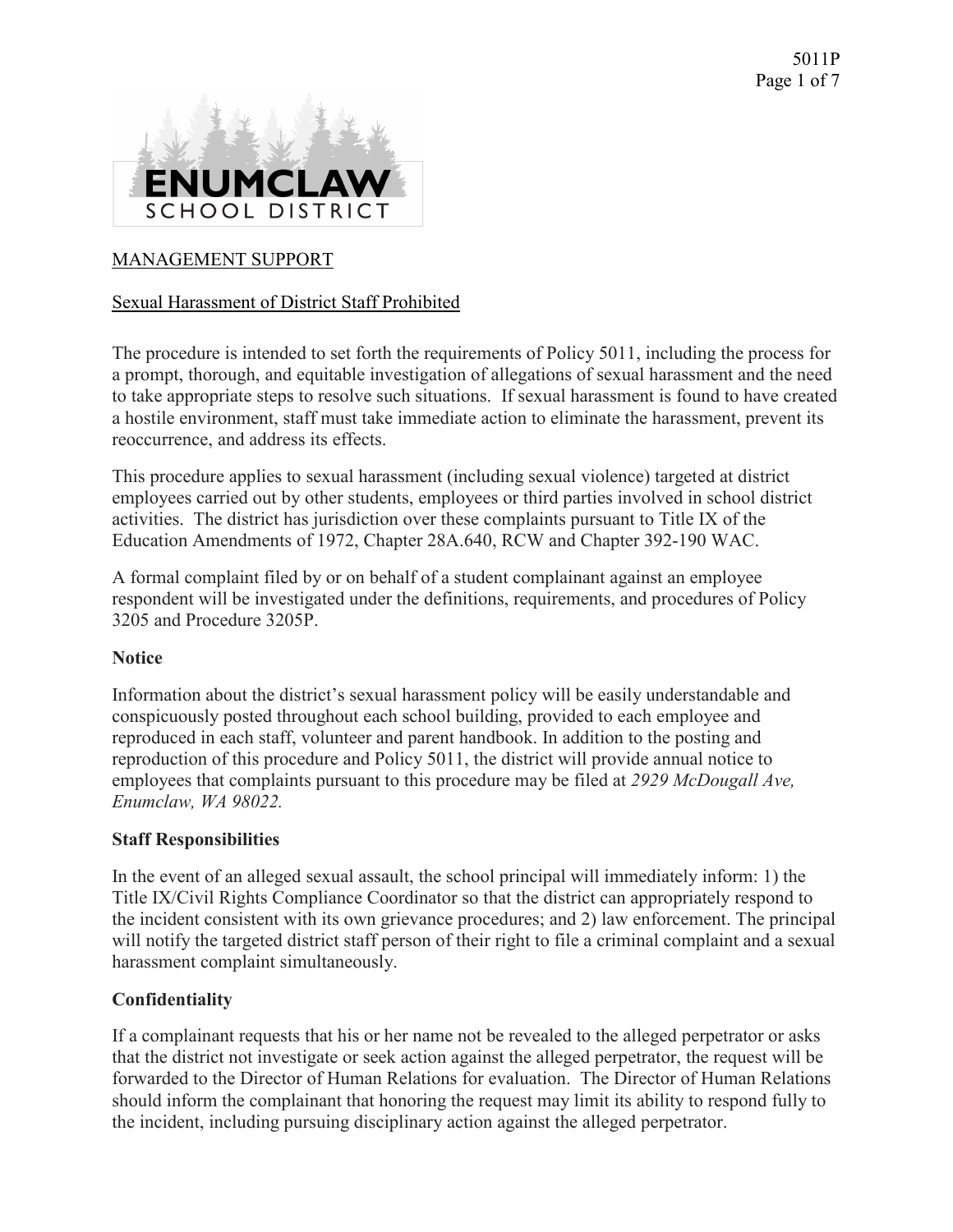If the complainant still requests that his or her name not be disclosed to the alleged perpetrator or that the district not investigate or seek action against the alleged perpetrator, the district will need to determine whether or not it can honor such a request while still providing a safe and nondiscriminatory environment for all students, staff and other third parties engaging in district activities, including the person who reported the sexual harassment. Although a complainant's request to have his or her name withheld may limit the district's ability to respond fully to an individual allegation of sexual harassment, the district will use other appropriate means available to address the sexual harassment.

# **Retaliation**

Title IX prohibits retaliation against any individual who files a complaint under these laws or participates in a complaint investigation. When an informal or formal complaint of sexual harassment is made, the district will take steps to stop further harassment and prevent any retaliation against the person who made the complaint, was the subject of the harassment, or against those who provided information as a witness. The district will investigate all allegations of retaliation and take actions against those found to have retaliated.

# **Informal Complaint Process**

Anyone may use informal procedures to report and resolve complaints of sexual harassment. Informal reports may be made to any staff member. Staff will always notify complainants of their right to file a formal complaint and the process for same. Staff will also direct potential complainants to The Director of Human Relations. Additionally, staff will also inform an appropriate supervisor or professional staff member when they receive complaints of sexual harassment, especially when the complaint is beyond their training to resolve or alleges serious misconduct.

During the course of the informal complaint process, the district will take prompt and effective steps reasonably calculated to end any harassment and to correct any discriminatory effects on the complainant. If an investigation is needed to determine what occurred, the district will take interim measures to protect the complainant before the final outcome of the district's investigation (e.g., allowing the complainant to change academic or extracurricular activities or break times to avoid contact with the alleged perpetrator).

Informal remedies may include:

- An opportunity for the complainant to explain to the alleged harasser that his or her conduct is unwelcome, offensive or inappropriate, either in writing or face-to-face;
- A statement from a staff member to the alleged harasser that the alleged conduct is not appropriate and could lead to discipline if proven or repeated;
- A general public statement from an administrator in a building reviewing the district sexual harassment policy without identifying the complainant.
- Developing a safety plan;
- Separating staff person; or
- Providing staff and/or student training.

Informal complaints may become formal complaints at the request of the complainant, parent or guardian, or because the district believes the complaint needs to be more thoroughly investigated. The district will inform the complainant how to report any subsequent problems. Additionally, the district will conduct follow-up inquiries to see if there have been any new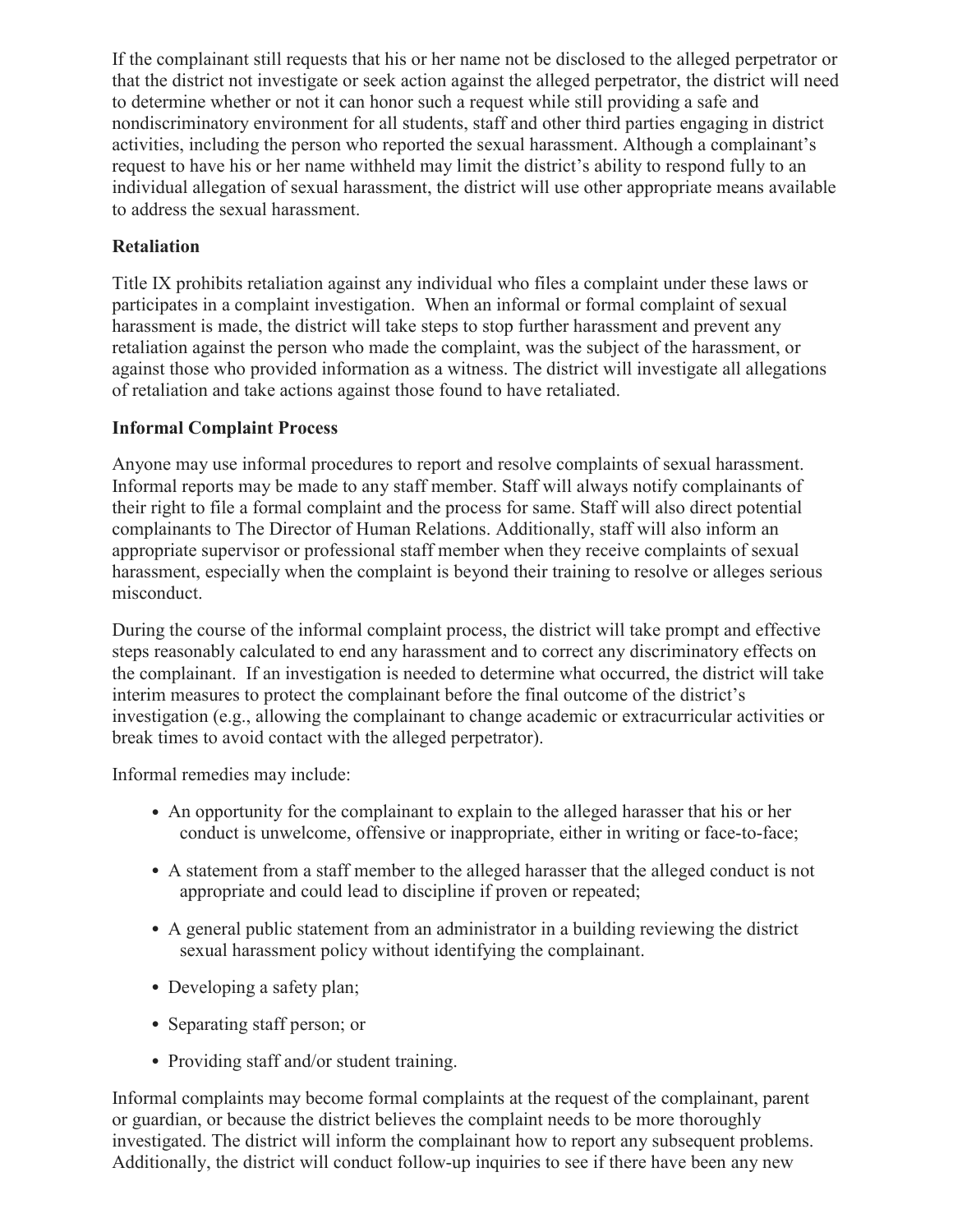incidents or instances of retaliation, and to promptly respond and appropriately address continuing or new problems. Follow-up inquiries will follow a timeline agreed to by the district and complainant.

# **Formal Complaint Process**

# **Level One – Complaint to District**

Anyone may initiate a formal complaint of sexual harassment, even if the informal complaint process is being utilized. At any level in the formal complaint process, the district will take interim measures to protect the complainant before the final outcome of the district's investigation. The following process will be followed:

# **Filing of Complaint**

- All formal complaints will be in writing and will set forth the specific acts, conditions or circumstances alleged to have occurred and to constitute sexual harassment. The Title IX Coordinator may draft the complaint based on the report of the complainant for the complainant to review and approve. The superintendent or Title IX Coordinator may also conclude that the district needs to conduct an investigation based on information in his or her possession, regardless of the complainant's interest in filing a complaint.
- The time period for filing a complaint is one year from the date of the occurrence that is the subject matter of the complaint. However, a complaint filing deadline may not be imposed if the complainant was prevented from filing due to: 1) Specific misrepresentations by the district that it had resolved the problem forming the basis of the complaint; or 2) Withholding of information that the district was required to provide under WAC 392-190-065 or WAC 392-190-005.
- Complaints may be submitted by mail, fax, e-mail or hand-delivery to the Title IX Coordinator, Human Relations Office at 2929 McDougall Avenue, 360.802.7113Any district employee who receives a complaint that meets these criteria will promptly notify the Coordinator.

#### **Investigation and Response**

- The Title IX Coordinator will receive and investigate all formal, written complaints of sexual harassment or information in the coordinator's possession that they believe requires further investigation. The Coordinator will delegate his or her authority to participate in this process if such action is necessary to avoid any potential conflicts of interest. Upon receipt of a complaint, the Coordinator will provide the complainant a copy of this procedure.
- Investigations will be carried out in a manner that is adequate in scope, reliable and impartial. During the investigation process, the complainant and accused party or parties, if the complainant has identified an accused harasser(s), will have an equal opportunity to present witnesses and relevant evidence. Complainants and witnesses may have a trusted adult with them during any district-initiated investigatory activities. The school district and complainant may also agree to resolve the complaint in lieu of an investigation.
- When the investigation is completed, the Coordinator will compile a full written report of the complaint and the results of the investigation.

#### **Superintendent Response**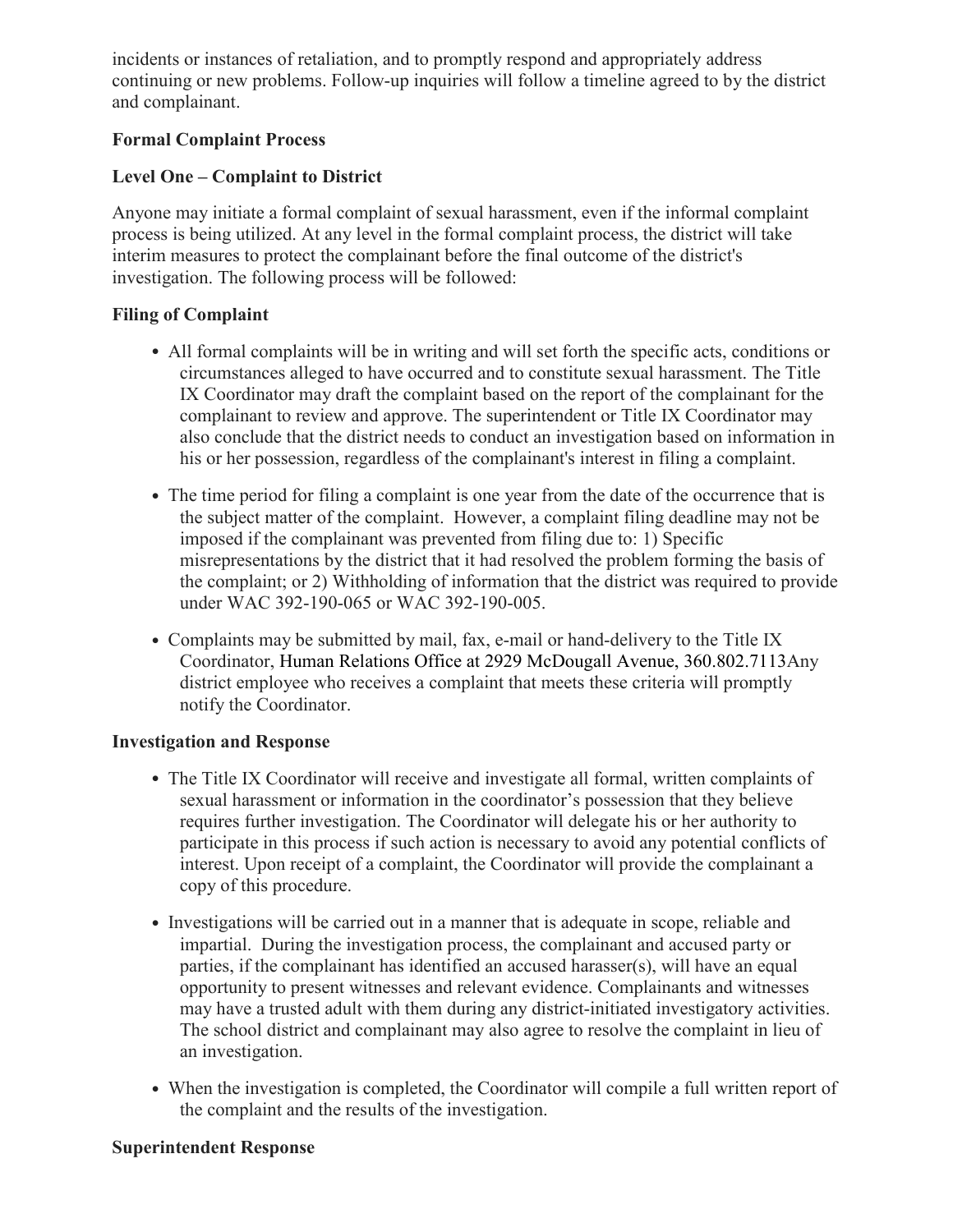- The superintendent will respond in writing to the complainant and the alleged perpetrator within thirty (30) calendar days of receipt of the complaint, unless otherwise agreed to by the complainant or if exceptional circumstances related to the complaint require an extension of the time limit. In the event an extension is needed, the district will notify the complainant in writing of the reason for the extension and the anticipated response date. At the time the district responds to the complainant, the district must send a copy of the response to the office of the superintendent of public instruction.
- The response of the superintendent or designee will include: 1) a summary of the results of the investigation; 2) a statement as to whether a preponderance of the evidence establishes that the complainant was sexually harassed ; 3) if sexual harassment is found to have occurred, the corrective measures the district deems necessary, including assurance that the district will take steps to prevent recurrence and remedy its effects on the complainant and others, if appropriate; 4) notice of the complainant's right to appeal to the school board and the necessary filing information; and 5) any corrective measures the district will take, remedies for the complainant (e.g., sources of counseling, advocacy and other support), and notice of potential sanctions for the perpetrator(s) (e.g., discipline).
- The superintendent's or designee's response will be provided in a language the complainant can understand and may require language assistance for complainants with limited English proficiency in accordance with Title VI of the Civil Rights Act of 1964. If the complaint alleges discriminatory harassment by a named party or parties, the coordinator will provide the accused party or parties with notice of the outcome of the investigation and notice of their right to appeal any discipline or corrective action imposed by the district.
- Any corrective measures deemed necessary will be instituted as quickly as possible, but in no event more than thirty (30) days after the superintendent's mailing of a written response, unless the accused is appealing the imposition of discipline and the district is barred by due process considerations or a lawful order from imposing the discipline until the appeal process is concluded. Staff may also pursue complaints through the appropriate collective bargaining agreement process or anti-discrimination policy.
- The district will inform the complainant how to report any subsequent problems. Additionally, the district will conduct follow-up inquiries to see if there have been any new incidents or instances of retaliation, and to promptly respond and appropriately address continuing or new problems. Follow-up inquiries will follow a timeline agreed to by the district and complainant.

#### **Level Two -Appeal to Board of Directors**

#### **Notice of Appeal and Hearing**

- If a complainant disagrees with the superintendent's or designee's written decision, the complainant may appeal the decision to the district board of directors, by filing a written notice of appeal with the secretary of the board within ten (10) calendar days following the date upon which the complainant received the response.
- The board will schedule a hearing to commence by the twentieth (20th) calendar day following the filing of the written notice of appeal, unless otherwise agreed to by the complainant and the superintendent or for good cause.
- Both parties will be allowed to present such witnesses and testimony as the board deems relevant and material.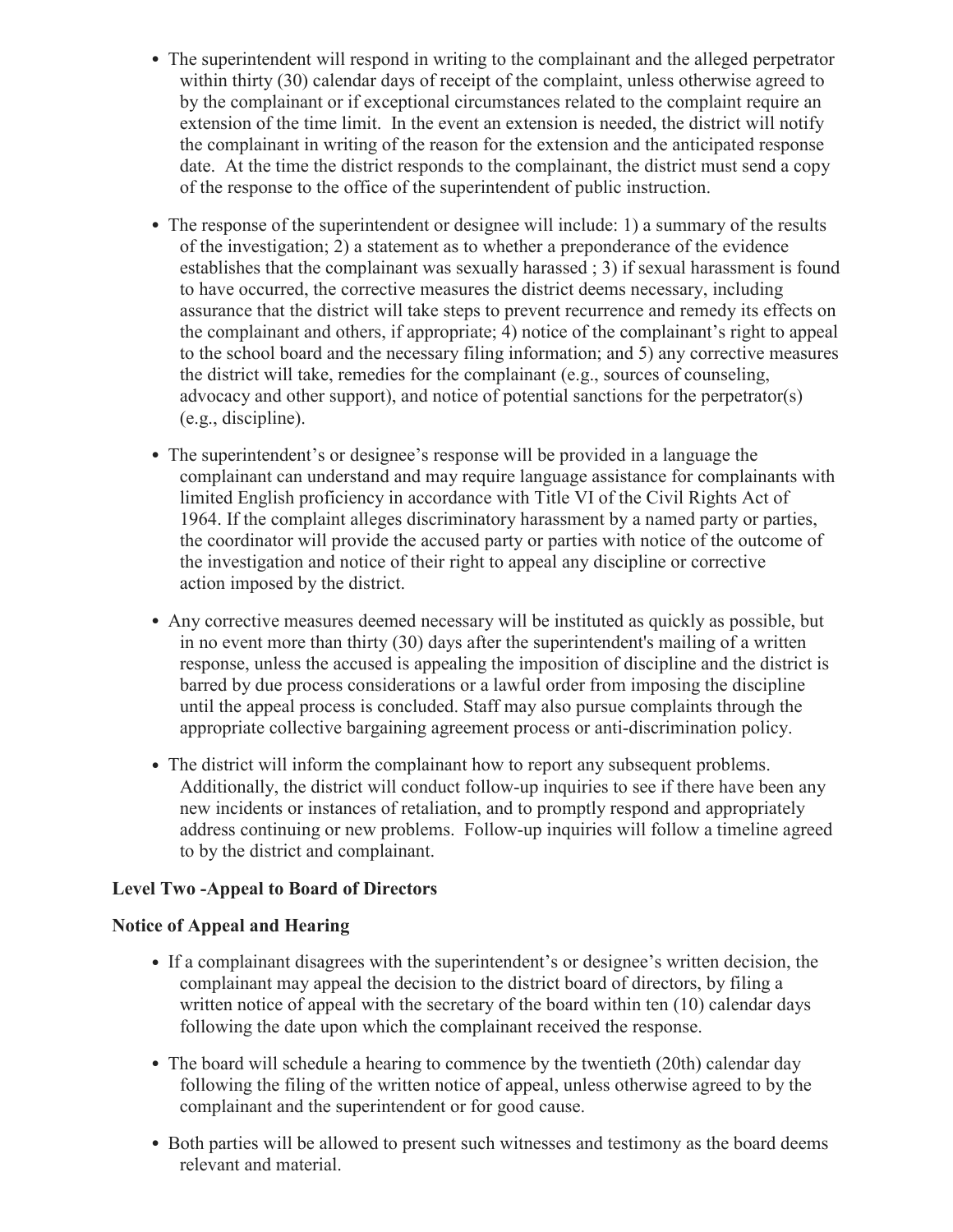#### **Decision**

- Unless otherwise agreed to by the complainant, the board will render a written decision within thirty (30) calendar days following the filing of the notice of appeal and provide the complainant with a copy of the decision.
- The decision will be provided in a language that the complainant can understand which may require language assistance for complainants with limited English proficiency in accordance with Title VI of the Civil Rights Act.
- The decision will include notice of the complainant's right to appeal to the Superintendent of Public Instruction and will identify where and to whom the appeal must be filed. The district will send a copy of the appeal decision to the office of the superintendent of public instruction.

# **Level Three - Complaint to the Superintendent of Public Instruction**

# **Filing of Complaint**

- If a complainant disagrees with the decision of the board of directors, or if the district fails to comply with this procedure, the complainant may file a complaint with the Superintendent of Public Instruction.
- A complaint must be received by the Superintendent of Public Instruction on or before the twentieth (20) calendar day following the date upon which the complainant received written notice of the board of directors' decision, unless the Superintendent of Public Instruction grants an extension for good cause Complaints may be submitted by mail, fax, electronic mail, or hand delivery.
- A complaint must be in writing and include: 1) A description of the specific acts, conditions or circumstances alleged to violate applicable anti-sexual harassment laws; 2) The name and contact information, including address, of the complainant; 3) The name and address of the district subject to the complaint; 4) A copy of the district's complaint and appeal decision, if any; and 5) A proposed resolution of the complaint or relief requested. If the allegations regard a specific student, the complaint must also include the name and address of the student, or in the case of a homeless child or youth, contact information.

#### **Investigation, Determination and Corrective Action**

- Upon receipt of a complaint, the Office of the Superintendent of Public Instruction may initiate an investigation, which may include conducting an independent on-site review. OSPI may also investigate additional issues related to the complaint that were not included in the initial complaint or appeal to the superintendent or board.
- Following the investigation, OSPI will make an independent determination as to whether the district has failed to comply with RCW 28A.642.010 or Chapter 392-190, WAC and will issue a written decision to the complainant and the district that addresses each allegation in the complaint and any other noncompliance issues it has identified. The written decision will include corrective actions deemed necessary to correct noncompliance and documentation the district must provide to demonstrate that corrective action has been completed.
- All corrective actions must be completed within the timelines established by OSPI in the written decision unless OSPI grants an extension. If timely compliance is not achieved,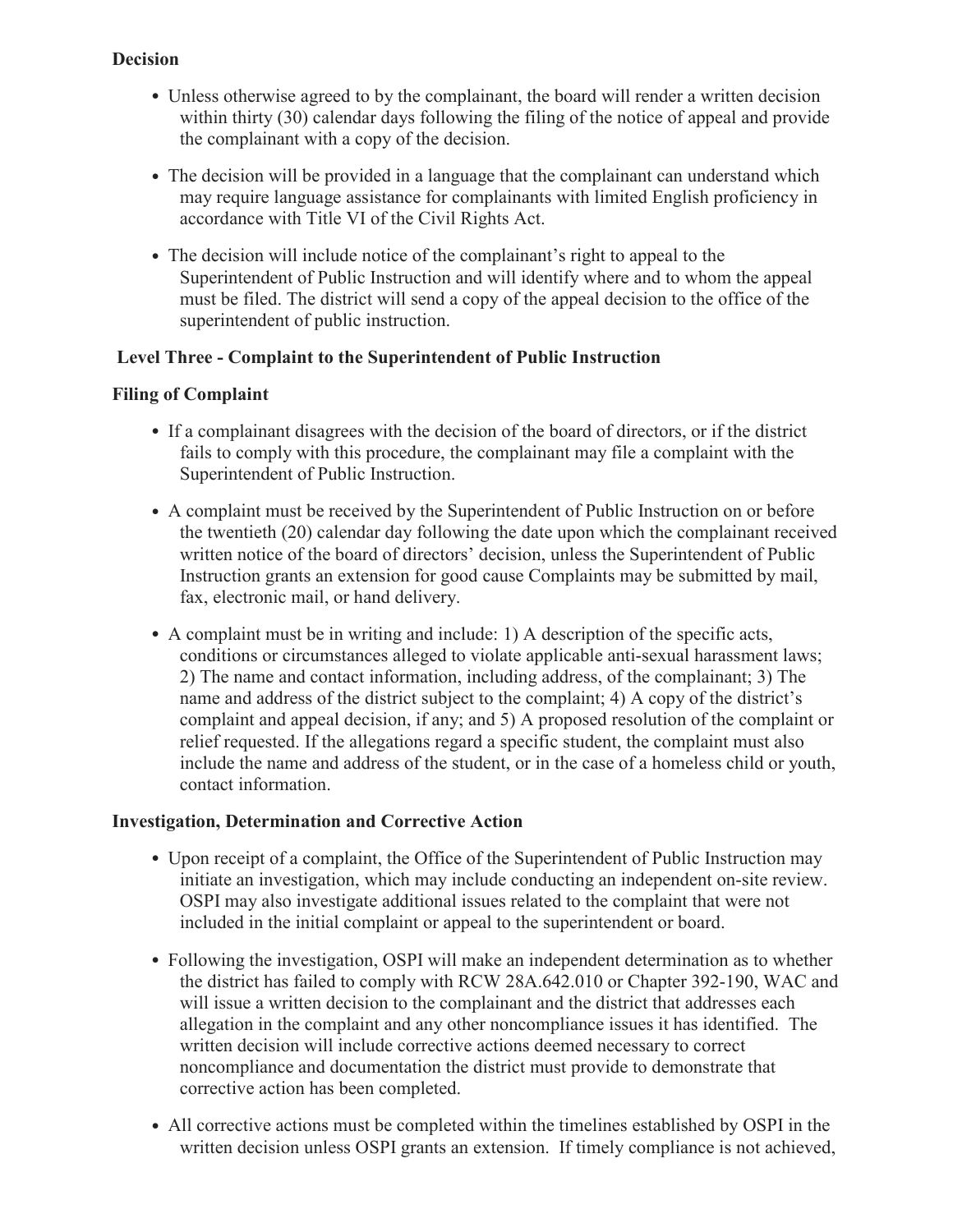OSPI may take action including but not limited to referring the district to appropriate state or federal agencies empowered to order compliance.

A complaint may be resolved at any time when, before the completion of the investigation, the district voluntarily agrees to resolve the complaint. OSPI may provide technical assistance and dispute resolution methods to resolve a complaint.

## **Level Four - Administrative Hearing**

A complainant or school district that desires to appeal the written decision of the Office of the Superintendent of Public Instruction may file a written notice of appeal with OSPI within thirty (30) calendar days following the date of receipt of that office's written decision. OSPI will conduct a formal administrative hearing in conformance with the Administrative Procedures Act, Chapter 34.05, RCW.

# **Other Complaint Options**

# *Office for Civil Rights (OCR), U.S. Department of Education*

OCR enforces several federal civil rights laws, which prohibit discrimination in public schools on the basis of race, color, national origin, sex, disability, and age. File complaints with OCR within 180 calendar days of the date of the alleged discrimination.

206-607-1600 ǀ TDD: 1-800-877-8339 ǀ OCR.Seattle@ed.gov ǀ www.ed.gov/ocr

*Washington State Human Rights Commission (WSHRC)*

WSHRC enforces the Washington Law Against Discrimination (RCW 49.60), which prohibits discrimination in employment and in places of public accommodation, including schools. File complaints with WSHRC within six months of the date of the alleged discrimination.

1-800-233-3247 ǀ TTY: 1-800-300-7525 ǀ www.hum.wa.gov

# **Mediation**

At any time during the complaint procedure set forth in WAC 392-190-065 through 392-190- 075, a district may, at its own expense, offer mediation. The complainant and the district may agree to extend the complaint process deadlines in order to pursue mediation.

The purpose of mediation is to provide both the complainant and the district an opportunity to resolve disputes and reach a mutually acceptable agreement through the use of an impartial mediator. Mediation must be voluntary and requires the mutual agreement of both parties. It may be terminated by either party at any time during the mediation process. It may not be used to deny or delay a complainant's right to utilize the complaint procedures.

Mediation must be conducted by a qualified and impartial mediator who may not: 1) Be an employee of any school district, public charter school, or other public or private agency that is providing education related services to a student who is the subject of the complaint being mediated; or 2) Have a personal or professional conflict of interest. A mediator is not considered an employee of the district or charter school or other public or private agency solely because he or she serves as a mediator.

If the parties reach agreement through mediation, they may execute a legally binding agreement that sets forth the resolution and states that all discussions that occurred during the course of mediation will remain confidential and may not be used as evidence in any subsequent complaint, due process hearing or civil proceeding. The agreement must be signed by the complainant and a district representative who has authority to bind the district.